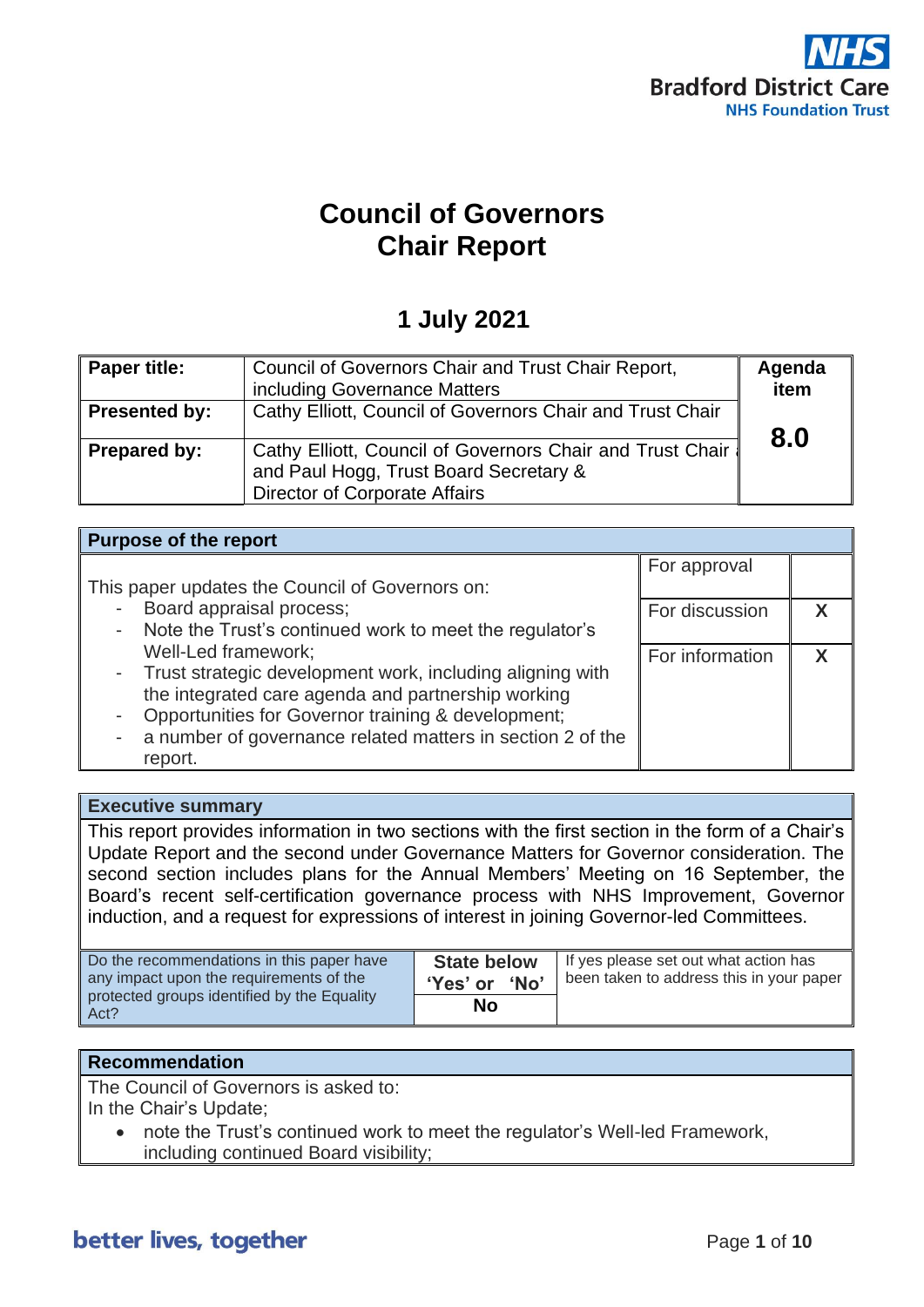

• note the Board's strategic development work in line with integrated care policy and related partnership working.

In the Governance Matters section:

- note the arrangements for the Annual Members' Meeting on 16 September;
- note the compliance with the NHS Improvement governance self-certification statements;
- note the need for a further election for the Public constituency of Craven;
- consider expressions of interest for Governor-led Committees.

| <b>Strategic vision</b><br>Please mark those that apply with an X        |                                              |                                                                      |                                                                |                                   |
|--------------------------------------------------------------------------|----------------------------------------------|----------------------------------------------------------------------|----------------------------------------------------------------|-----------------------------------|
| <b>Providing</b><br>excellent quality<br>services and<br>seamless access | <b>Creating the</b><br>best place to<br>work | <b>Supporting</b><br>people to live<br>to their fullest<br>potential | <b>Financial</b><br>sustainability<br>growth and<br>innovation | <b>Governance</b><br>and well-led |
|                                                                          |                                              |                                                                      |                                                                |                                   |

| <b>Care Quality Commission domains</b> |                  |                   |               |                 |
|----------------------------------------|------------------|-------------------|---------------|-----------------|
| Please mark those that apply with an X |                  |                   |               |                 |
| <b>Safe</b>                            | <b>Effective</b> | <b>Responsive</b> | <b>Caring</b> | <b>Well Led</b> |
|                                        |                  |                   |               |                 |
|                                        |                  |                   |               |                 |

| <b>Relationship to the Board</b><br><b>Assurance Framework</b><br>(BAF) | The work contained with this report links to the following<br>strategic risk(s) as identified in the BAF:<br>$\bullet$ N/A.                                                                                                                                              |
|-------------------------------------------------------------------------|--------------------------------------------------------------------------------------------------------------------------------------------------------------------------------------------------------------------------------------------------------------------------|
| <b>Links to the Corporate Risk</b><br><b>Register (CRR)</b>             | The work contained with this report links to the following<br>corporate risk(s) as identified in the CRR:<br>$\bullet$ N/A.                                                                                                                                              |
| <b>Compliance and regulatory</b><br><b>implications</b>                 | The following compliance and regulatory implications<br>have been identified as a result of the work outlined in this<br>report:<br>Working with the NHS Improvement regulatory<br>framework.<br>Compliance with the Foundation Trust Code of<br>$\bullet$<br>Governance |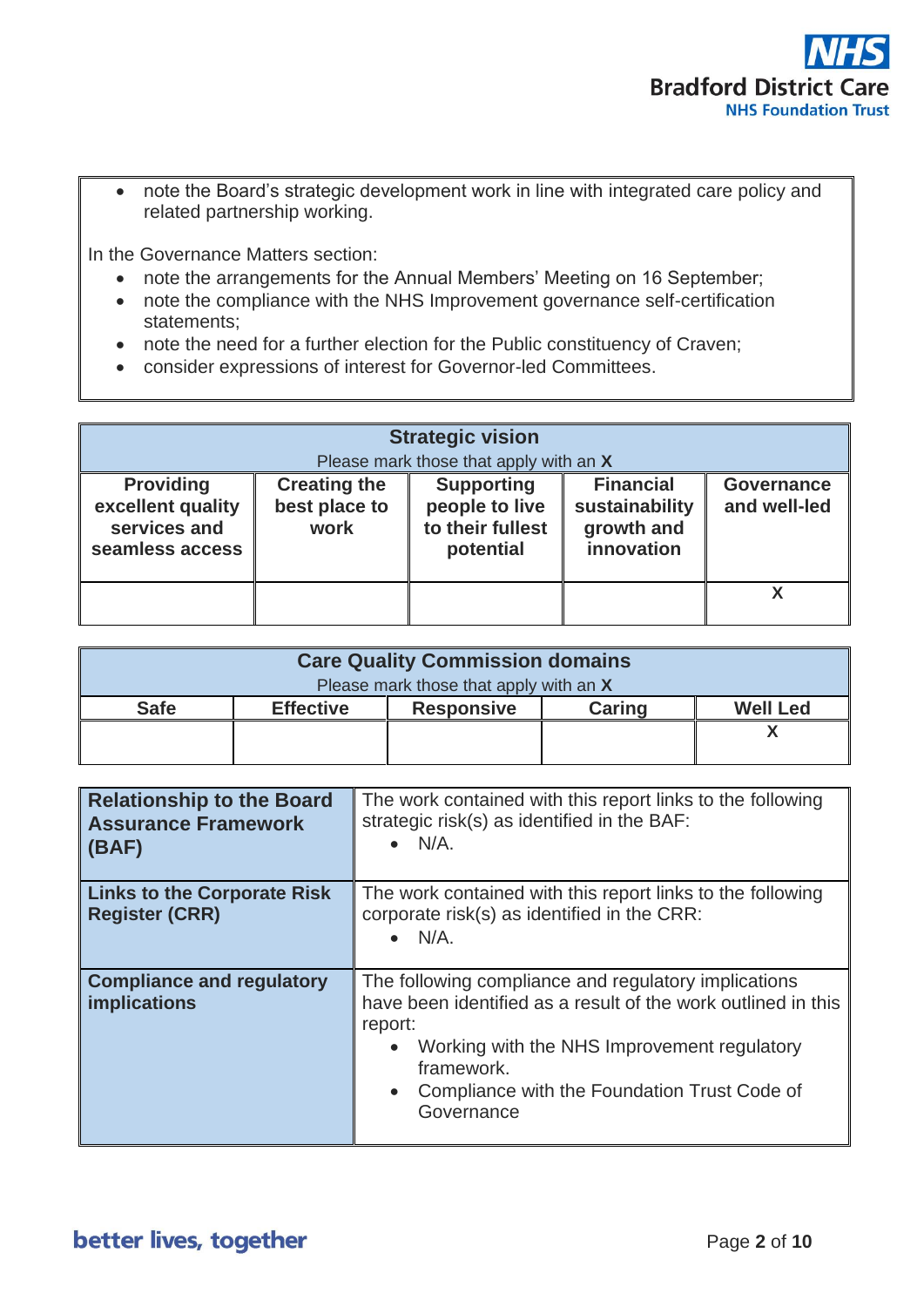

# **Meeting of the Council of Governors**

# **1 July 2021**

# **Section 1: Chair Update**

## *Thank you as always to all of our staff and partners who continue to work together in challenging times during the pandemic, including our Chief Executive and Executive Management Team.*

## **Strategic**

### **Board Strategic Planning for Integrated Care**

The Trust, including the Board, continues to engage with and respond to the Government's White Paper on 'Working together to improve health and social care for all' in relation to integrated Care published on 11 February 2021. As previously mentioned, the White Paper will guide the Board's work during 2021/22 as a Trust which is an active member of the Bradford & Craven Integrated Care Partnership (ICP) and West Yorkshire & Harrogate (WY&H) Integrated Care System (ICS).

The Board held a Development Session on 29 April this year to review and agree next steps in responding to the White Paper and aligning the Trust's strategic plan, Better Lives, Together, with ICP and ICS integrated care plans and delivery. Board members are now working in specific groups to take forward aspects of our strategic work, reporting via the Chair and Chief Executive at future Board meetings. This work is supported by a refresh by the autumn of the Trust's strategic plan, Better Lives, Together, in line with ICS, ICP and White Paper plans.

This work is also in line with ICP and ICS timetables for integrated care plans to be finalised by October this year to then be live from April next year. This programme aims to ensure that the Trust has a clear vision and credible strategy to deliver highquality sustainable care to people and robust plans to deliver.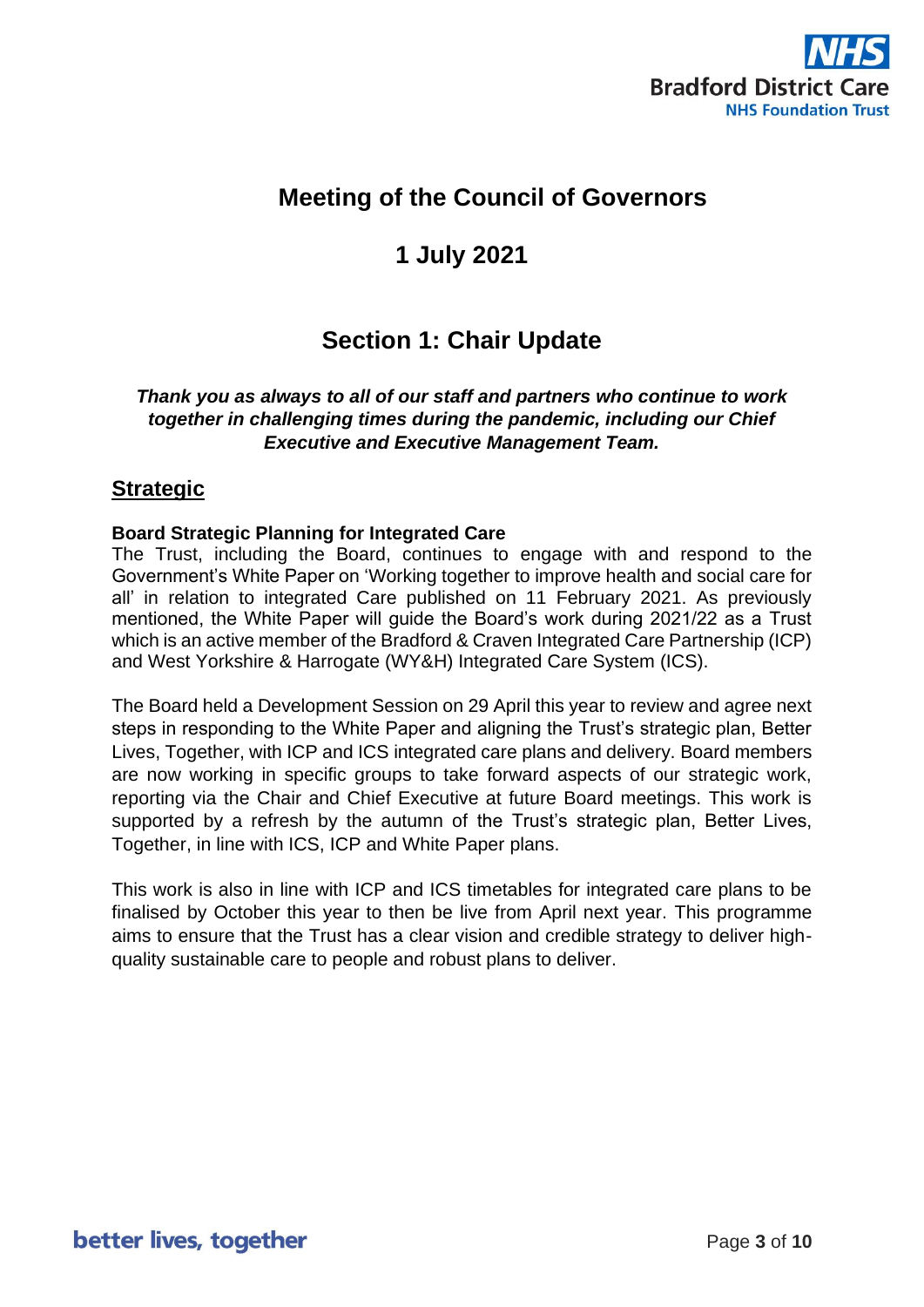

## **Outcomes Focused**

#### **Compliance with the CQC's Well-Led Framework**

Following the Executive team virtual meeting and presentation to our local Care Quality Commission (CQC) relationship manager with my attendance and support on 8 March this year, we are now preparing for a broader Well-Led Review with the CQC. As previously mentioned, the Trust has not had a formal CQC Well-Led review since February 2019, and is currently rated 'Requires Improvement' for Well-Led; the formal review has been delayed since last year due to the pandemic.

Via the 8 March presentation and submission of evidence against 69 questions sent by the CQC, we evidenced progress in meeting the Well-Led Framework, including clear responsibilities, roles and systems of accountability to support good governance and management; clear and effective processes for managing risks, issues and performance; and also robust systems and processes for learning, continuous improvement and innovation across the Trust. The Trust's next phase of Well-Led work is being led by Beverley Fearnley Deputy Director of Patient Safety, Compliance and Risk, working with all Board members and our Senior Leadership Team.

Thanks to those Governors who joined us on 10 June for a virtual briefing on Well-led in relation to Governors, and we aim to run another session by September.

More information on the CQC's Well-Led Framework is available here [NHS England](https://www.england.nhs.uk/well-led-framework/)  [» Well-led framework](https://www.england.nhs.uk/well-led-framework/) and the CQC's current focus on reviewing NHS trusts is here [Update on CQC's regulatory approach | Care Quality Commission](https://www.cqc.org.uk/news/stories/update-cqcs-regulatory-approach)

#### **Delivery of the Covid Vaccination Programme**

I wish to highlight the continued effective planning and delivery of the Trust's Covid vaccination programme since January this year against changing national guidance via the Trust's Lynfield Mount hub for local healthcare and public sector workers, winding down now after second-dose vaccinations, and also the Trust's community vaccination centre (CVCs) sites at Bradford Old College Building and Jacob's Well for the general public. Our work continues in line with the national Joint Committee on Vaccination and Immunisation (JCVI) vaccination categories, adapting as different vaccines need to be provided for different age groups which is supported by an ad hoc Board Assurance Committee and recorded at the relevant Board meetings and Committees.

### **Lynfield Mount Capital Plan**

As previously mentioned, briefings have been offered to key external stakeholders on the latest plans for our Lynfield Mount capital development, respecting the pre-election period. These virtual briefings have taken place since April this year, and have included sharing the internal film from the architects on the capital plan design with a service user story to bring plans to life for key opinion formers.

We continue to seek the approximate £70m in funding to fulfil the Lynfield Mount capital project which can begin as soon as funding is received, and we continue to engage at a regional and national level on funding opportunities. We have local ICP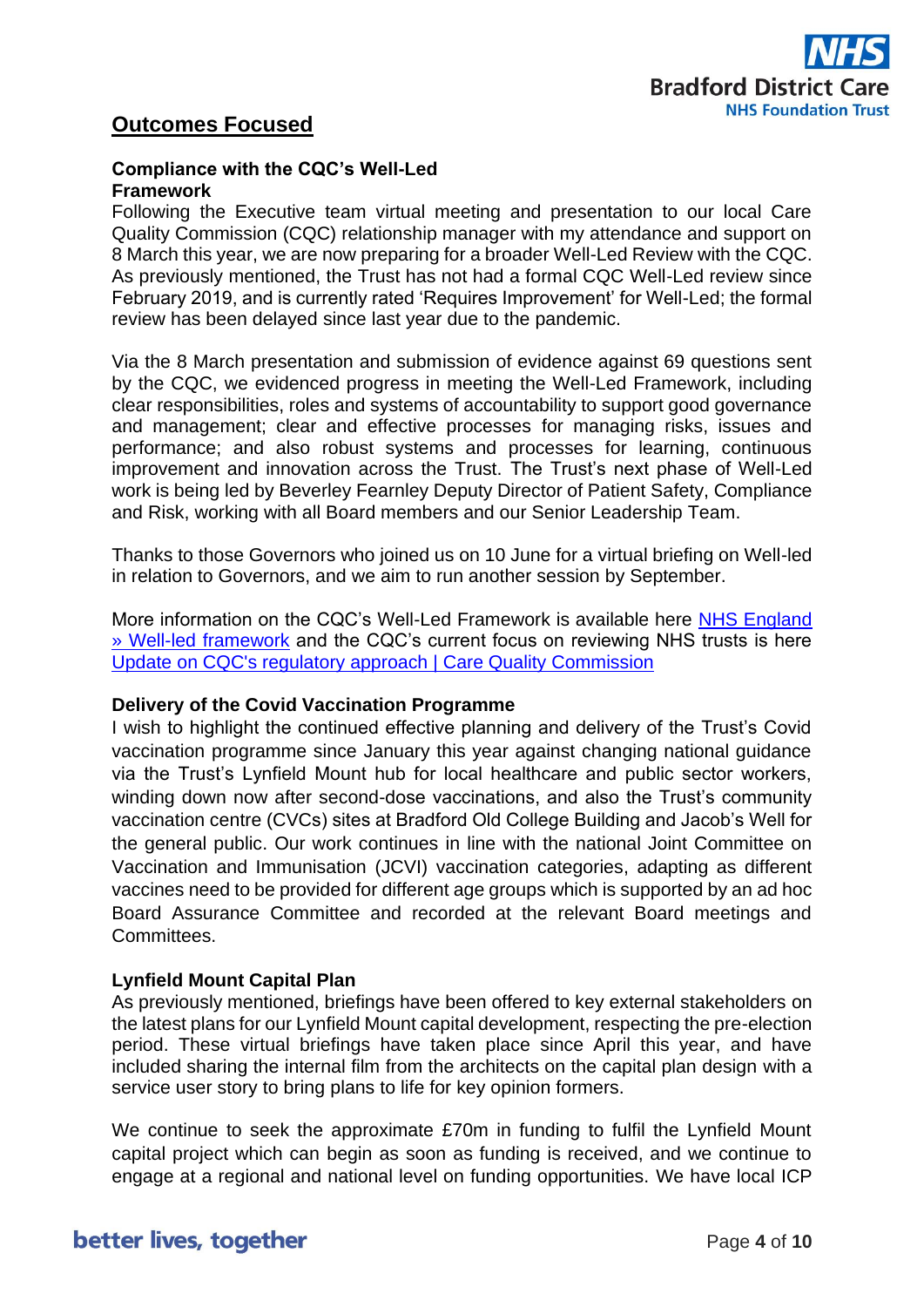

and regional ICS backing of the capital project as a priority from health and social care partners. We submitted plans last year to NHS England and the Department of Health & Social Care for consideration and are waiting to be informed by them of future bidding opportunities.

We are developing plans at risk currently, backed by Board, for the re-design and capital development of the Lynfield Mount site to create modern mental health facilities for the communities we serve. The design is guided by our service users with whom we have begun stakeholder engagement and we will involve local people through consultation on the design, ensuring that people who use the service now and in the future are involved to support high-quality sustainable services for the new development. The development will be built with the reduction of our carbon footprint in mind.

## **Partnerships**

### **ICP for Bradford & Craven**

The Board approved in April this year the latest version of the Strategic Partnership Agreement (SPA) for the ICP's Happy, Healthy and at Home strategy to be delivered in Bradford & Craven via Act as One approach to partnership working for health & social care. Our Chief Operating Officer and Trust Board Secretary are proactive contributors to ICP developing plans, including on future ICP governance arrangements, working with local partners. The next version of the ICP's SPA will be presented for review at a Trust Board meeting in the autumn and Governors will be updated at the next Council meeting. New governance and statutory oversight for the ICP in partnership is expected to be in place by April next year in line with the Government's White Paper, and the NHS Chairs, Elected Officials and equivalents ICP group first met on 17 June (which I attended), hosted by the ICPs Clinical Commissioning Group Chief Executive, to support this work.

### **WY&H Committees in Common (CinC) for Mental Health, Learning Disabilities & Autism (MH,LD&A)**

The Trust's involvement with the Provider Collaborative CinC of four MH,LD&A NHS trusts includes the following:

- **Attendance of the recent CinC quarterly meetings, including on 22 April and next on 22 July** this year to review service transformation plans to go live later this year, including for Assessment Treatment Units (ATU) for which the Trust is the Lead Provider. An assurance report from the April CinC meeting was brought to the May 2021 Public Board meeting in line with new style incommon assurance reporting across the four NHS trusts in the Provider Collaborative;
- **Attendance on 17 May this year of a Strategic CinC Planning session** to review demand management and capital plans across the four trusts in the ICS;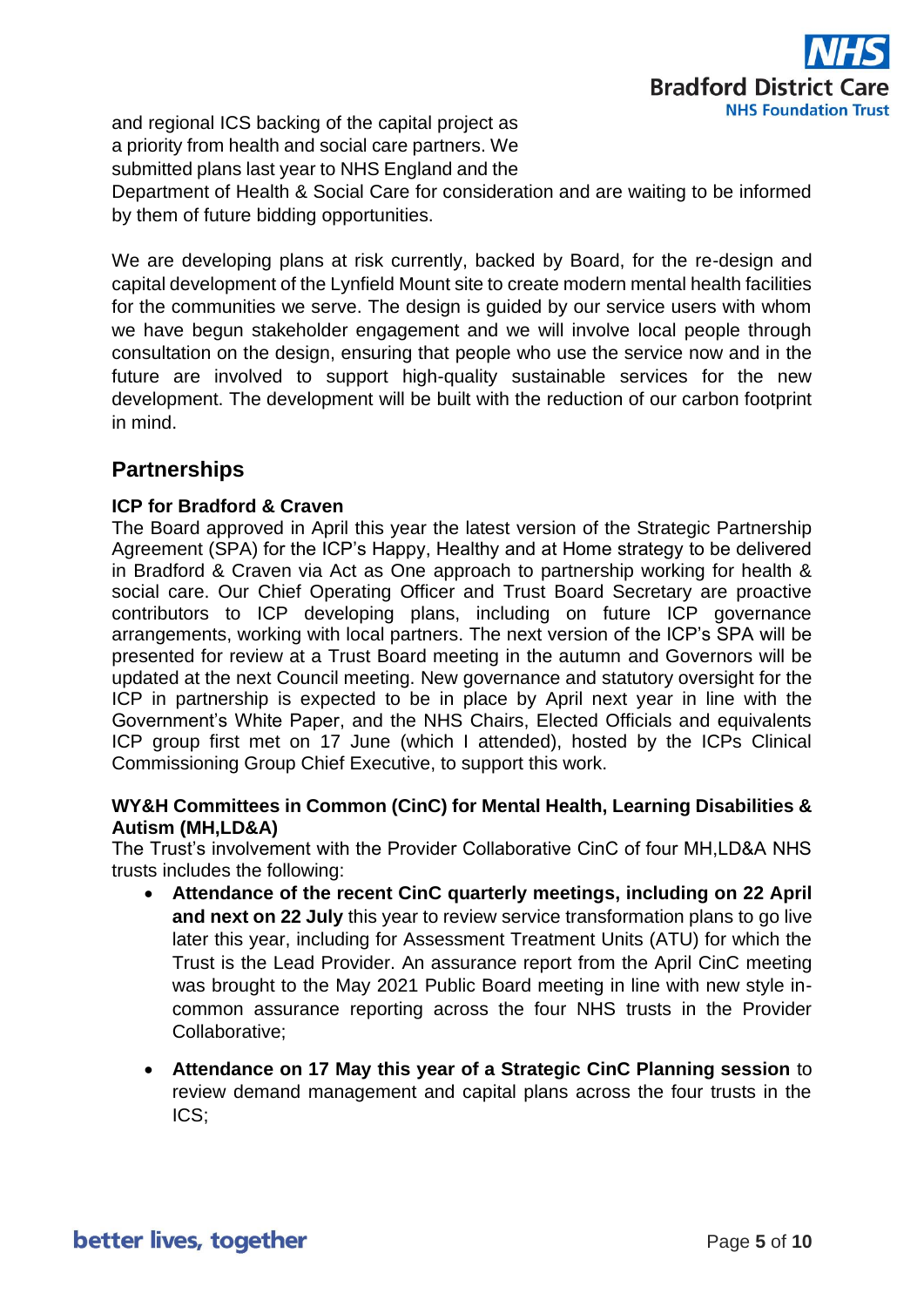

• Facilitating as the current CinC Chair the **CinC six monthly briefing session on 11 June** across the four Trusts. Thanks to those BDCFT NEDs and Governors for attending and contributing to the virtual event.

### **WY&H ICS**

• I was appointed in April as Co-Chair of the **WY&H ICS Reference Group last month to inform the ICS team on their plans in responding to the Government's White Paper**. The Group meets monthly and I will share the Chair role with Cllr Tim Swift, Leader of Calderdale Council and Chair of the ICS Partnership Board. I was previously nominated by our ICS Provider Collaborative CinC members to represent MH,LD&A as ICS CinC Chair at the Reference Group and I will continue also with this representation.

#### **National Engagement**

- I continue as a member of the **NHS Providers (NHSP) Member Reference Group on NHSP's response to the Government's White Paper**, joining on 29 April this year a virtual focus group discussion with NHSE/I representatives on proposed plans. This connection included me being an invited panellist for a national NHSP seminar on Provider Collaboratives on 24 June, sharing our ICS work as best practice.
- As Trust Chair I continue to be **a member of a national working group to review NHSE/I required NED remits** to ensure a review for consistency and appropriateness of remits for part-time NED roles. The group is chaired by the national NHS Improvement (NHSI) Deputy Chair Andrew Morris, involving Chairs from across the country, including Max McLean from Bradford Teaching Hospitals NHS Foundation Trust. As a Trust we are being invited to engagement sessions this month with NHSI to inform their future plans.
- I was an **invited panellist for a national NHS Confederation conference** breakout session on 17 June on responding to the increased demand for mental health services, hosted by the national Chief Executive of the Mental Health Network.

## **People**

### **Board Visits & Workforce Engagement**

Plans and activities continue to ensure Board visibility across the Trust whilst gaining insights across the organisation of ensuring a culture of high-quality, sustainable care. Whilst observing Infection Prevention guidelines, activities include:

• **The next phase of Board visits against our Go See Framework** began in May with joint Executive and NED visits in person and virtually, aligned to the Government's pandemic roadmap. The Board's Go See Framework supports Board visibility and service engagement, linked to the CQC's Well-led framework.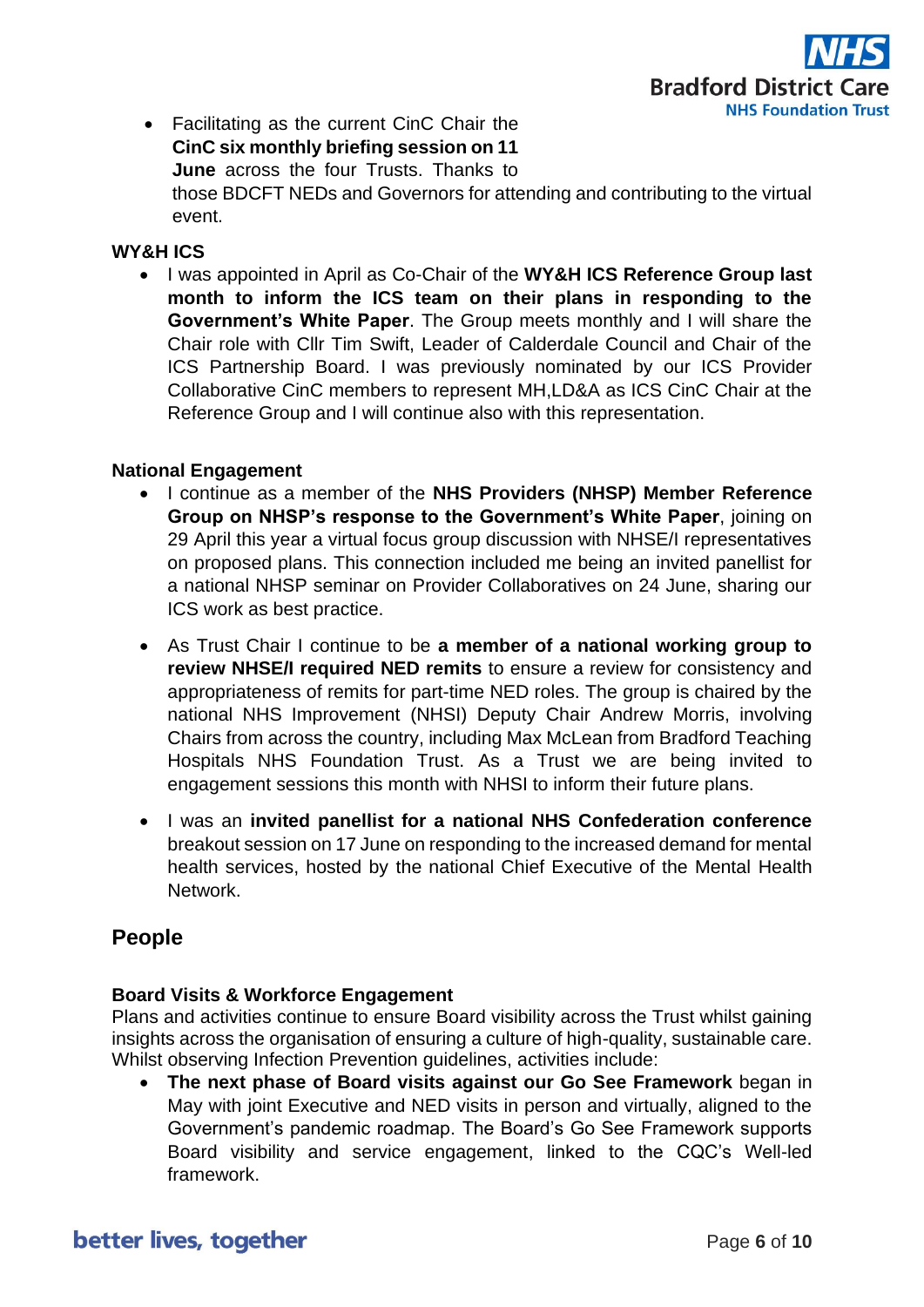

- The Chief Executive, Director of Nursing & Professions and I as Trust Chair continue to **regularly engage on site as respectively appropriate with the CVC site teams to support the teams with the changing demands of CVC site delivery**, escalating items as appropriate via the Trust's Gold and Silver Command structure for the pandemic.
- **Board members continue to engage with staff via established forums**, attending virtual staff forms such as the Aspiring Cultures Network monthly meetings, and the two-monthly Strategic Equality, Diversity and Inclusion, Accountability and Governance Group;
- **Board members present or observe the weekly Executive Broadcasts** for the workforce which hundreds of staff typically attend on a variety of topics linked to the Trust's response to the pandemic or schedule of activities, such as appraisal planning currently;

### **Board Appraisals**

Annual appraisals for all Board members have taken place, starting with the Chief Executive's on 14 April with a follow-up on 10 May and my appraisal as Trust Chair on 6 May this year. Not only has the appraisals reviewed performance during 2020/21, but also agreed with Board members their objectives for 2021/22, ensuring leadership capacity and capability to deliver high-quality and sustainable care, all aligned to the newly introduced annual objectives which all of the workforce will align with for 2021/22 as outlined below, led by our Chief Executive. A 360 feedback process was undertaken for all Board members, including Governor feedback on NEDs and external feedback on me as Trust Chair from external stakeholders, following the introduction of this process last year. A full report was presented to the Council's Private meeting for 1 July on the Trust Chair appraisal process by NED Carole Panteli as the Trust's Senior Independent Director (SID) and on the NED appraisal process by me as Trust Chair. This reporting to the meeting in private on 1 July is supported by the Council's Renumeration Committee which met on 21 June.

To note, the Trust has also set six key strategic objectives for 2021/22 for staff and Board members to align with which are as follows:

- 1. Engage with our patients and service users, ensuring they are equal partners in care delivery
- 2. Prioritise our people, ensuring they have the right skills, suitable workspaces and feel valued and motivated
- 3. Provide our people with the tools and coaching to support innovation, quality improvement and organisational learning through the Care Trust Way
- 4. Empower all staff to be leaders within an open culture in line with our values and aspirations for inclusivity and diversity
- 5. Value partnership ensuring that we collaborate to deliver maximum impact on health inequalities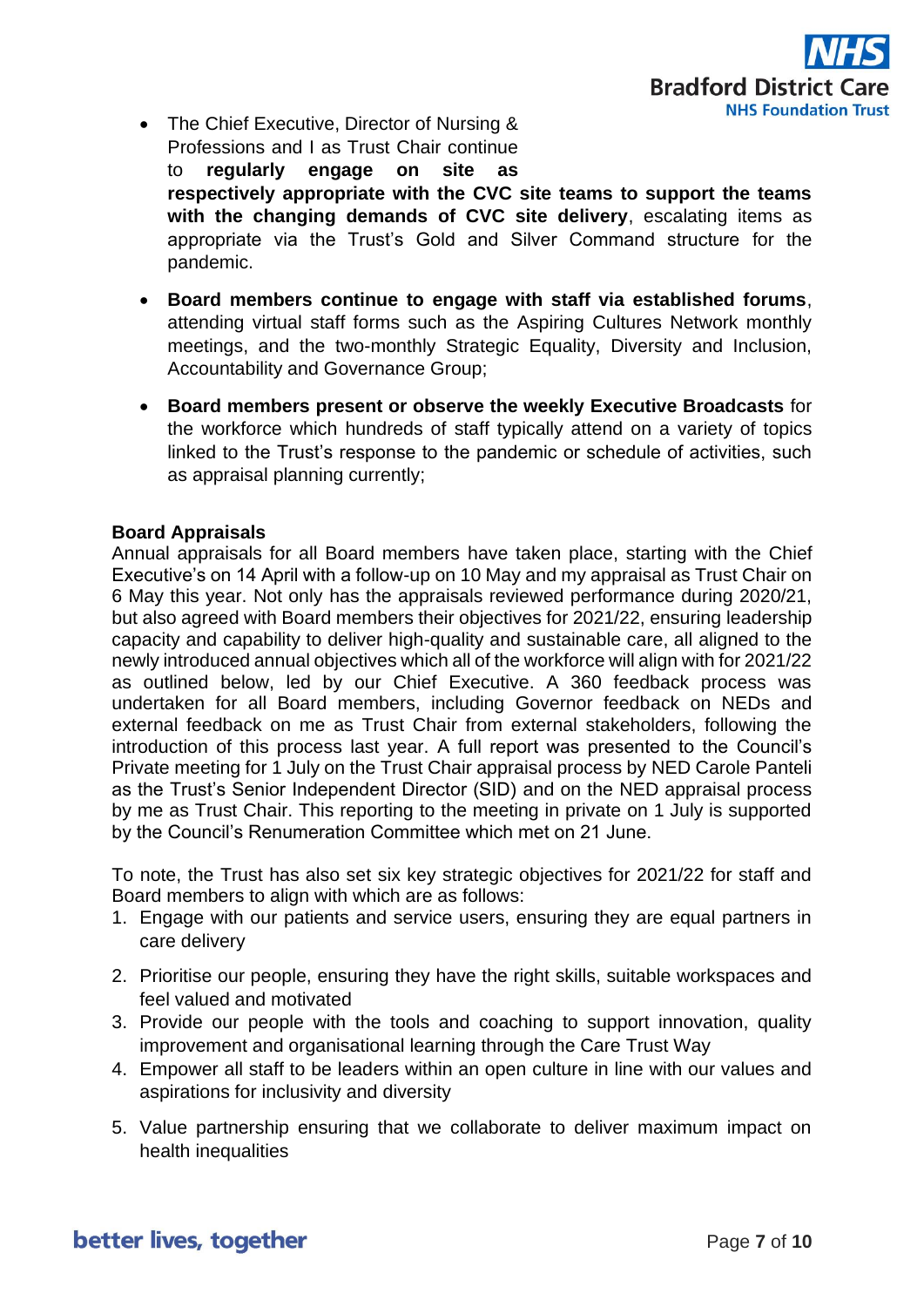

6. Make effective use of resources so that our services are clinically, financially and environmentally sustainable

#### **Council of Governors**

#### **Governor Induction**

I hosted a virtual induction session on 24 May for all new Governors joining the Trust from early May with the majority of new Governors being able to join us. The session included presentations on Foundation Trust Governance and the Trust's services and partnership working from the Lead Governor, Trust Board Secretary and me as Trust Chair. Retiring Governors also joined the session to share their past experiences for learning and development. Please see Section 2 for more on this.

#### **Training & Development**

All Governors are invited to share their interests and needs in terms of training and development for the Trust to meet or arrange via an external provider. As a reminder, NHS Providers (NHSP) offers a national programme of sessions which can be found here: [Governor support -](https://nhsproviders.org/training-events/governor-support) NHS Providers There is also the opportunity to sign up for the NHSP Governor newsletter here: [Governor Focus newsletter -](https://nhsproviders.org/training-events/governor-support/support-and-guidance/helpful-resources/governor-focus-newsletter) NHS Providers

#### **Cathy Elliott**

**Council of Governors and Trust Chair June 2021**

# **Section 2: Governance Matters**

#### **Annual Members' Meeting – Save the date!**

The Annual Members' Meeting (AMM) will take place on Thursday 16 September 2021, 1.00pm-4.00pm. We have secured a keynote speaker for the event, Ben Pearson, a Bradford-based mental health advocate and former police officer featured on Channel 5's Police Interceptors programme. Plans are underway to host a faceto-face event at Bradford City Football Club involving a 'market stall' format with a variety of Trust services hosting stalls which service users, carers and the general public can visit to discuss services that are offered locally. This has been very successful in previous years but it will be dependent on any COVID-19 restrictions in place and a judgement will be made near the time. If social distancing prevents such a large gathering, we will arrange for the AMM to be held online using MS Teams as we did in 2020.

The AMM is the opportunity for Governors to receive the Trust's Annual Report and Accounts for 2020/21, meet Foundation Trust members and ask questions about the Trust's work. An invitation will be issued on MS Teams (if we need an online event) but please save the date in your diaries. A small team has been established to plan the AMM; **if any Governors wish to be involved in the preparations for the AMM**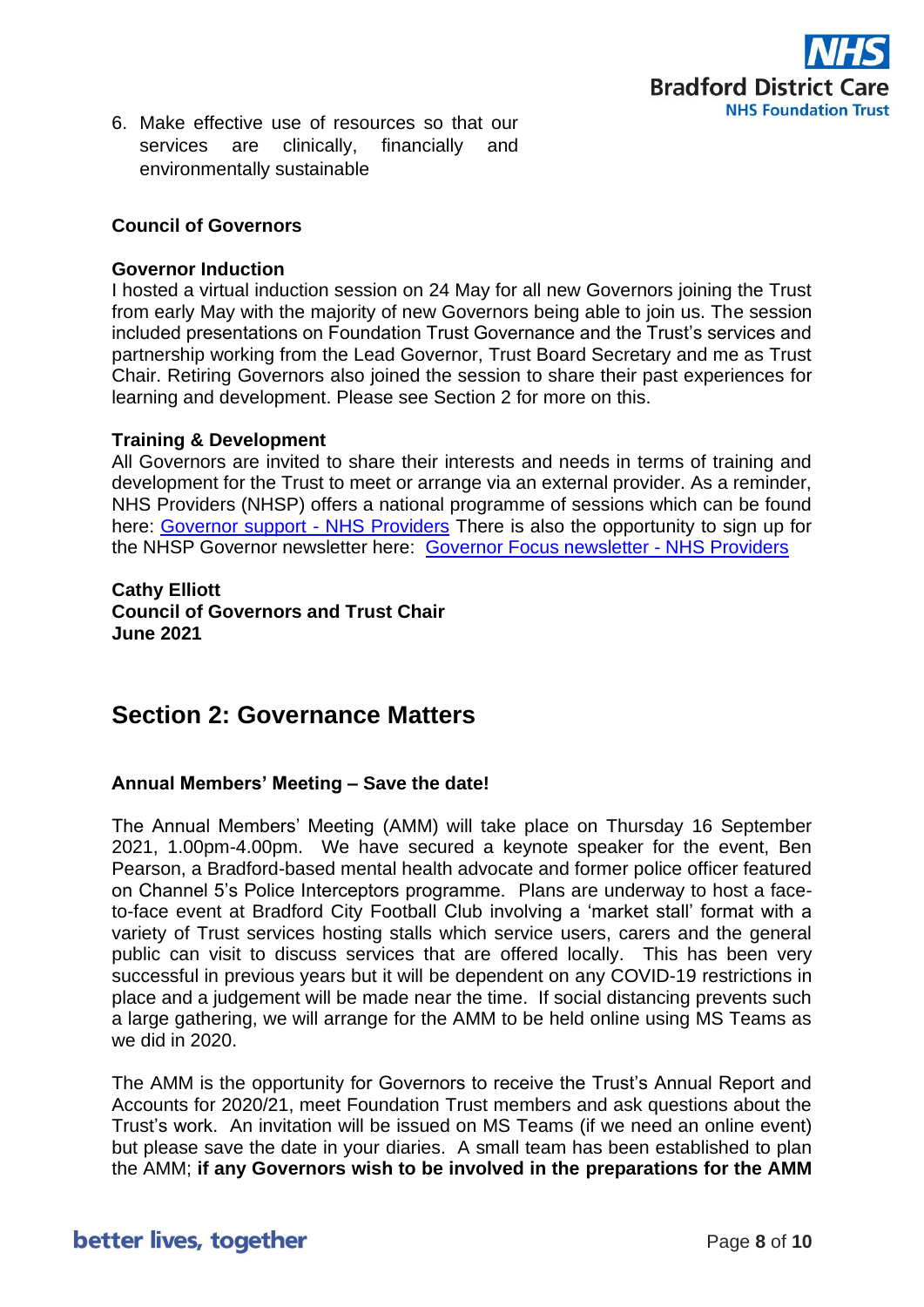### **or become involved in the Governor stall, please contact Aisha Karim [\(Aisha.karim@bdct.nhs.uk\)](mailto:Aisha.karim@bdct.nhs.uk).**

#### **Board's Governance Self-certification to NHS Improvement**

At its Board meeting in June 2021, a report was presented to the Board of Directors to provide assurance on the Trust's compliance with the Foundation Trust Code of Governance and Provider Licence requirements.

These declarations are made up of:

- 1. A statement that we have the systems for compliance with licence conditions and related obligations (Condition G6(3)) confirming that, following a review processes and systems, in the financial year most recently ended, the Licensee took all such precautions to ensure compliance with the licence conditions.
- 2. Availability of required resources (Condition CoS7(3)) confirming that we have a reasonable expectation that required resources will be available to deliver the designated services in the next 12 months.
- 3. A corporate governance statement (Condition FT4(8)) confirming compliance with this Condition as at the date of the statement and anticipated compliance with this Condition for the next financial year, specifying any risks to compliance with this Condition in the next financial year and any actions it proposes to take to manage such risks.

As part of Condition FT4, the Trust is required to ensure Governors are equipped with the skills and knowledge to undertake their role and provide a statement which shows the level of compliance during the year which is approved by the Board. The following statement was approved:

'The Chair of the Trust ensures that there are effective and robust training and development arrangements in place to develop Governors' skills, knowledge and capabilities enabling them to be confident, effective, engaged and informed members of the Council. This is to ensure the Council as a body remains fit for purpose and is developed to deliver its responsibilities effectively.

During the year, the Trust has hosted or provided Governors with access to a range of training and development opportunities with the purpose of enhancing their knowledge and understanding of the organisation. All Governors have undertaken a comprehensive induction programme which is regularly reviewed and updated. Induction is mandatory for new Governors but is also made available as a refresher for more experienced Governors. New Governors are offered the opportunity to benefit from a buddying system whereby a named buddy will make contact with any new Governors, will meet them before their first Council meeting, and will also sit with them during the meeting to support them and introduce them to their fellow Governors and the Board members.

Despite COVID-19, there have been various opportunities during 2020/21 for providing support to Governors with their training and development including: